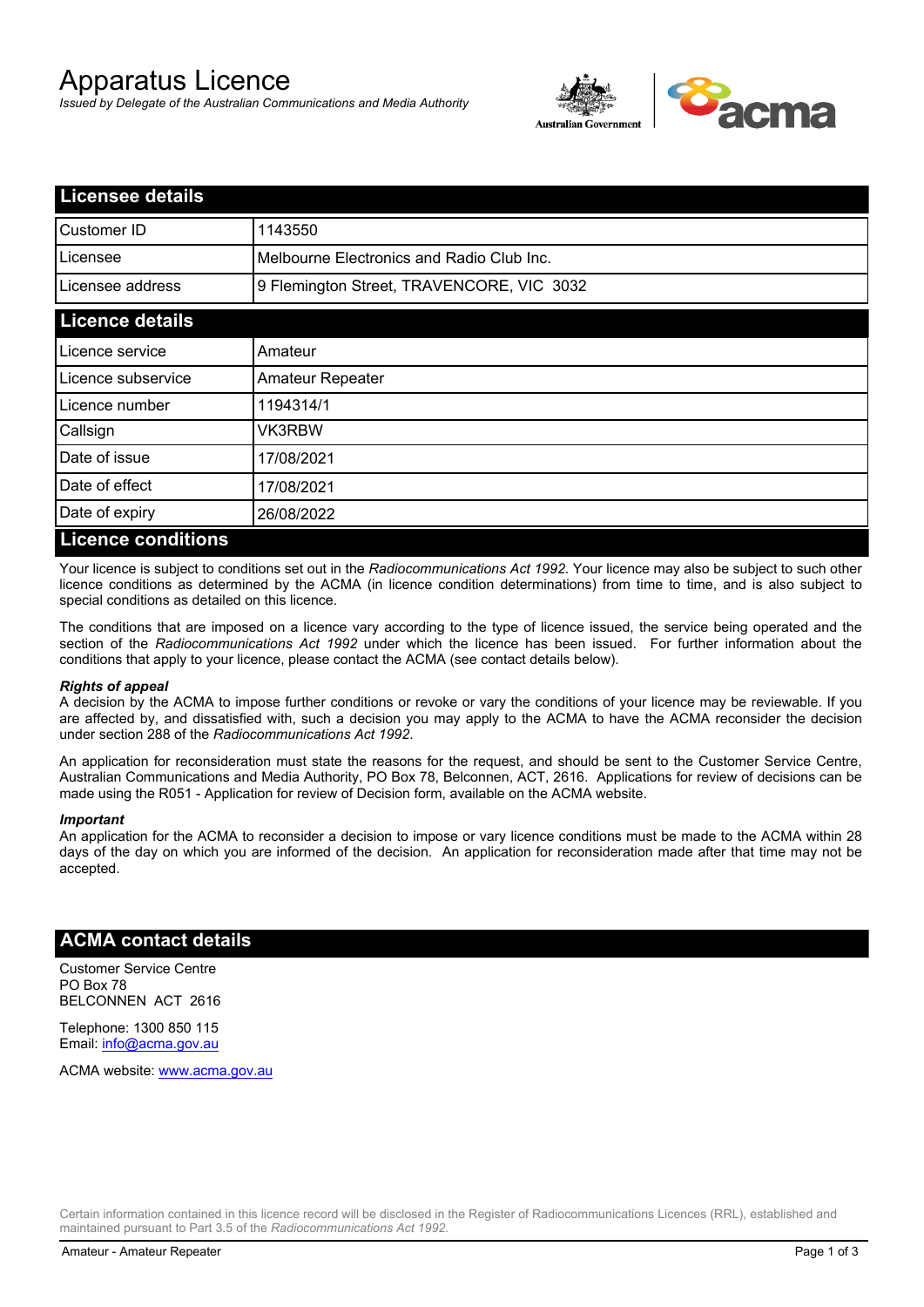# **Advisory Notes applying to licence no.: 1194314/1**

Conditions applicable to the operation of Amateur Repeater station(s) authorised under this licence can be found in the Radiocommunications Licence Conditions (Apparatus Licence) Determination and the Radiocommunications Licence Conditions (Amateur Licence) Determination. Copies of these determinations are available from the ACMA and from the ACMA home page (www.acma.gov.au).